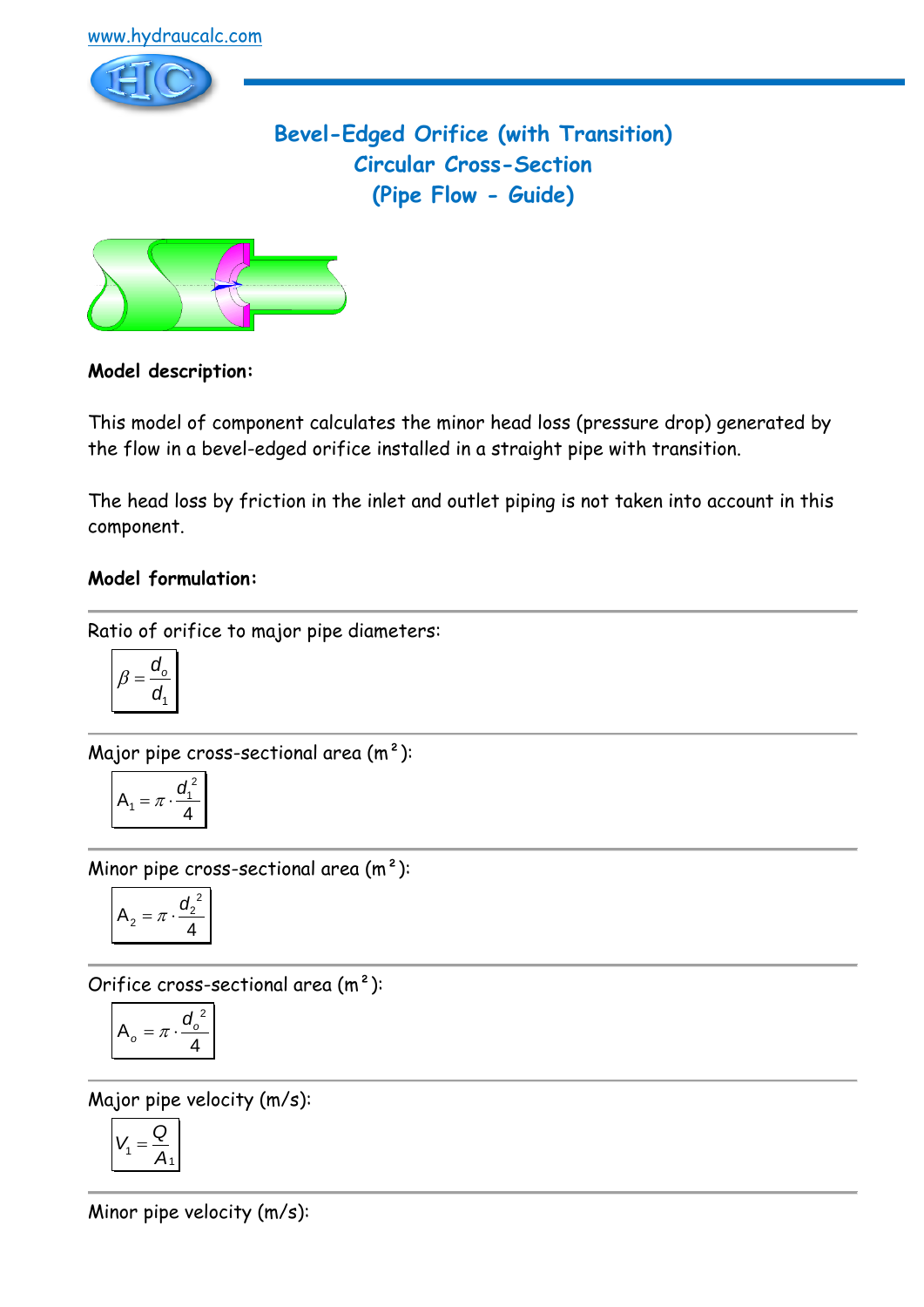$$
V_2 = \frac{Q}{A_2}
$$

Orifice velocity (m/s):

$$
V_o = \frac{Q}{A_o}
$$

Mass flow rate (kg/s):

$$
G=Q\cdot \rho_m
$$

Reynolds number in major pipe:

$$
N_{\text{Re1}} = \frac{V_1 \cdot d_1}{V}
$$

Reynolds number in minor pipe:

$$
N_{\text{Re}2} = \frac{V_2 \cdot d_2}{v}
$$

Reynolds number in orifice:

 $I/do = 0.5$ 

<del>. . . . . . . . . . . . . . . .</del>

 $0.2$ 

 $0.3$ 

 $0.4$ 

 $0.5$ 

 $0.6$ 

 $0.1$ 

 $1.7$ 

 $1.6$ 

 $1.5$ 

 $1.3$ 

 $1.2$ 

 $1.1$ 

 $1.0 +$ 

 $0.0$ 

Lambda  $1.4$   $I/do = 1$ 

$$
N_{\text{Re}_o} = \frac{V_o \cdot d_o}{V}
$$

Jet velocity ratio:



<del>. . . . . . . . . . . . . . . . . . .</del>

 $0.8$ 

 $0.9$ 

 $0.7$ 

 $\frac{d \phi/d1}{d \phi}$  (with  $\psi = 30^{\circ}$ )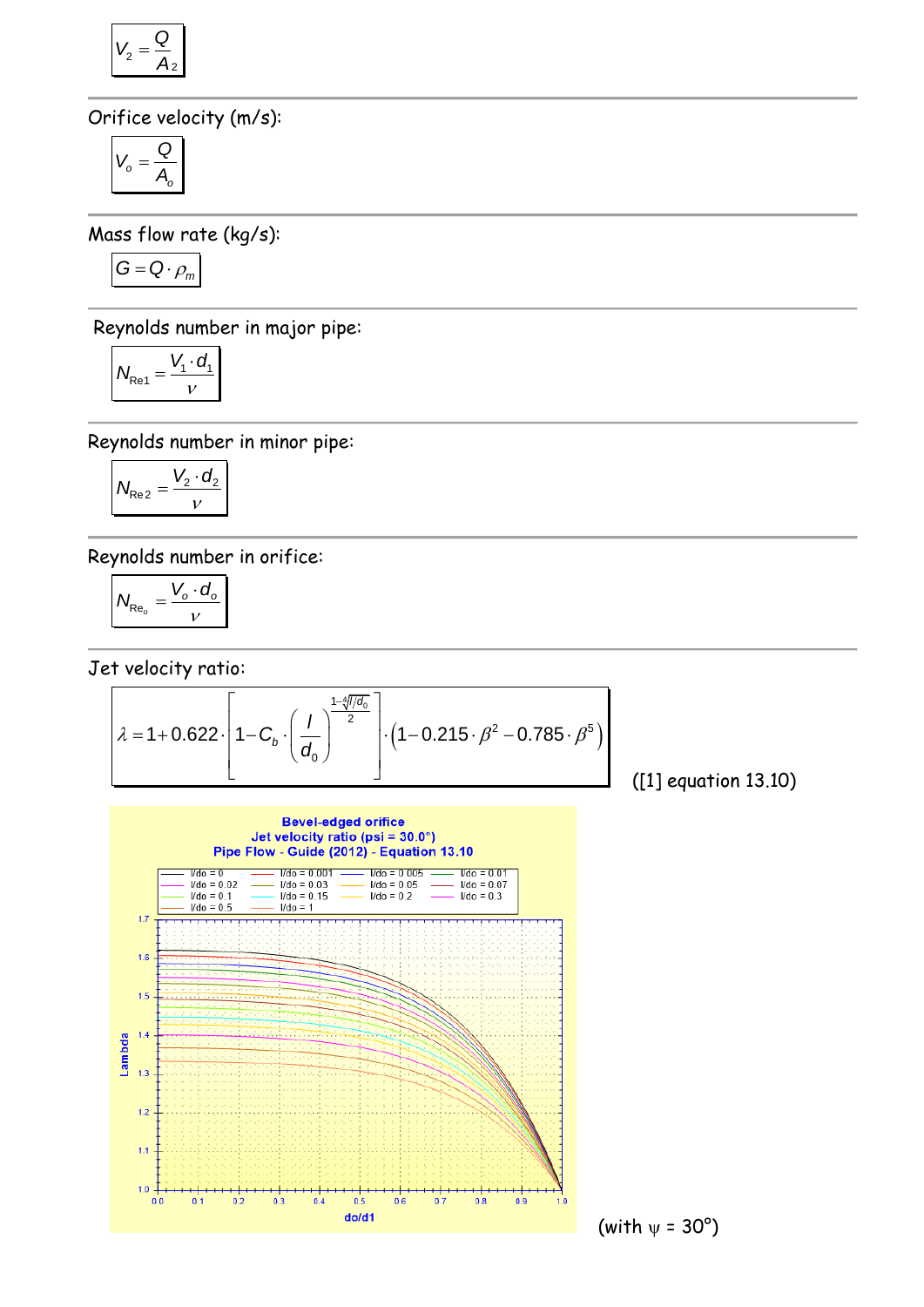with: Coefficient of effect of the bevel angle:







Velocity in vena contracta:

 $V_c = V_0 \cdot \lambda$ 

Coefficient of local resistance (NRe<sub>o</sub> ≥ 10<sup>4</sup>):  
\n
$$
K_o = 0.0696 \cdot \left(1 - C_b \cdot \frac{1}{d_0}\right) \cdot \left(1 - 0.42 \cdot \sqrt{\frac{1}{d_0}} \cdot \beta^2\right) \cdot \left(1 - \beta^5\right) \cdot \lambda^2 + \left(\lambda - \left(\frac{d_0}{d_2}\right)^2\right)^2
$$
\n[1] eq

([1] equation

13.12)

 $\mathbf{r}$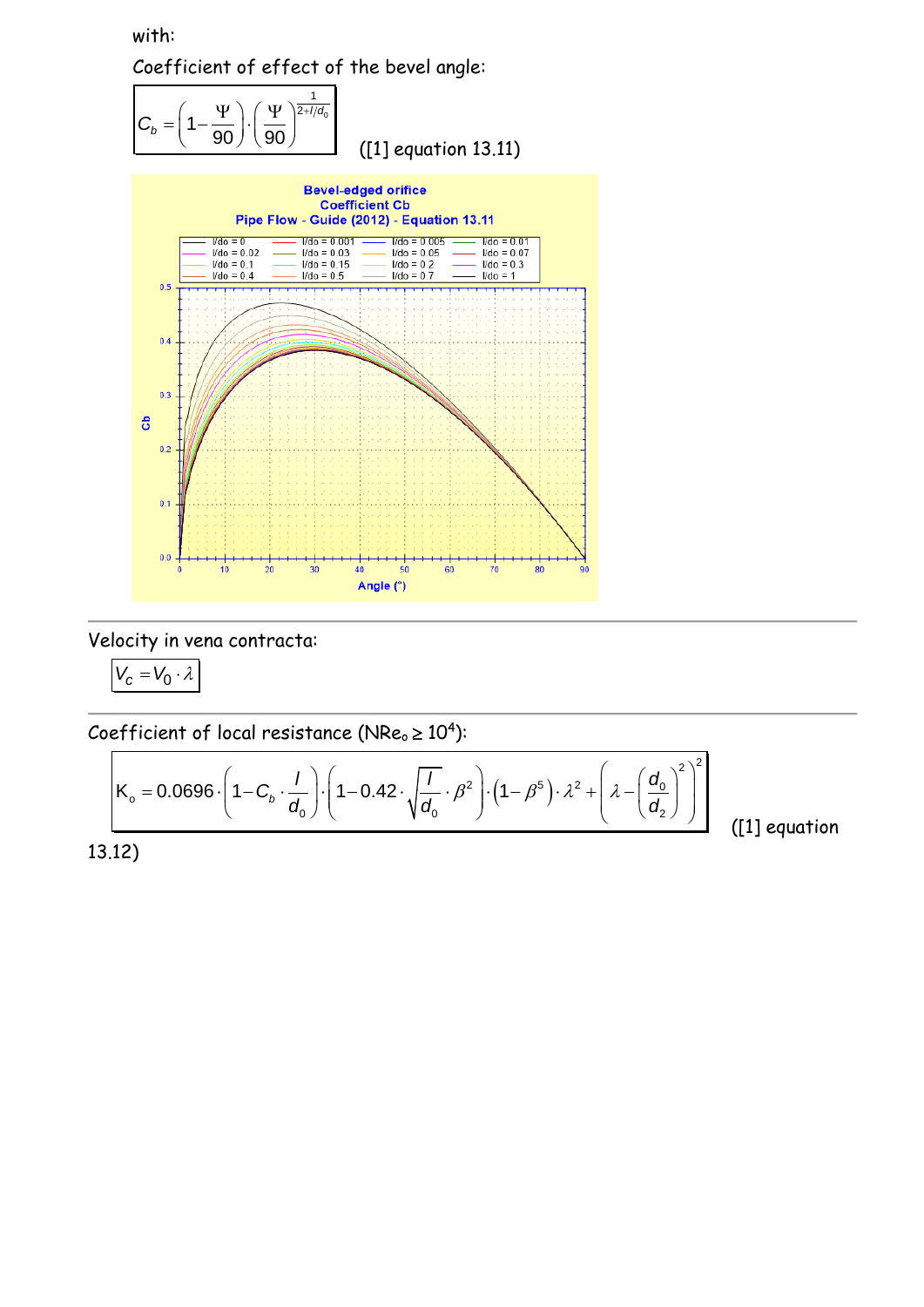

Total pressure loss coefficient (based on the major pipe velocity):

$$
K = K_o \cdot \left(\frac{A_1}{A_o}\right)^2
$$

 $\mathbf{r}$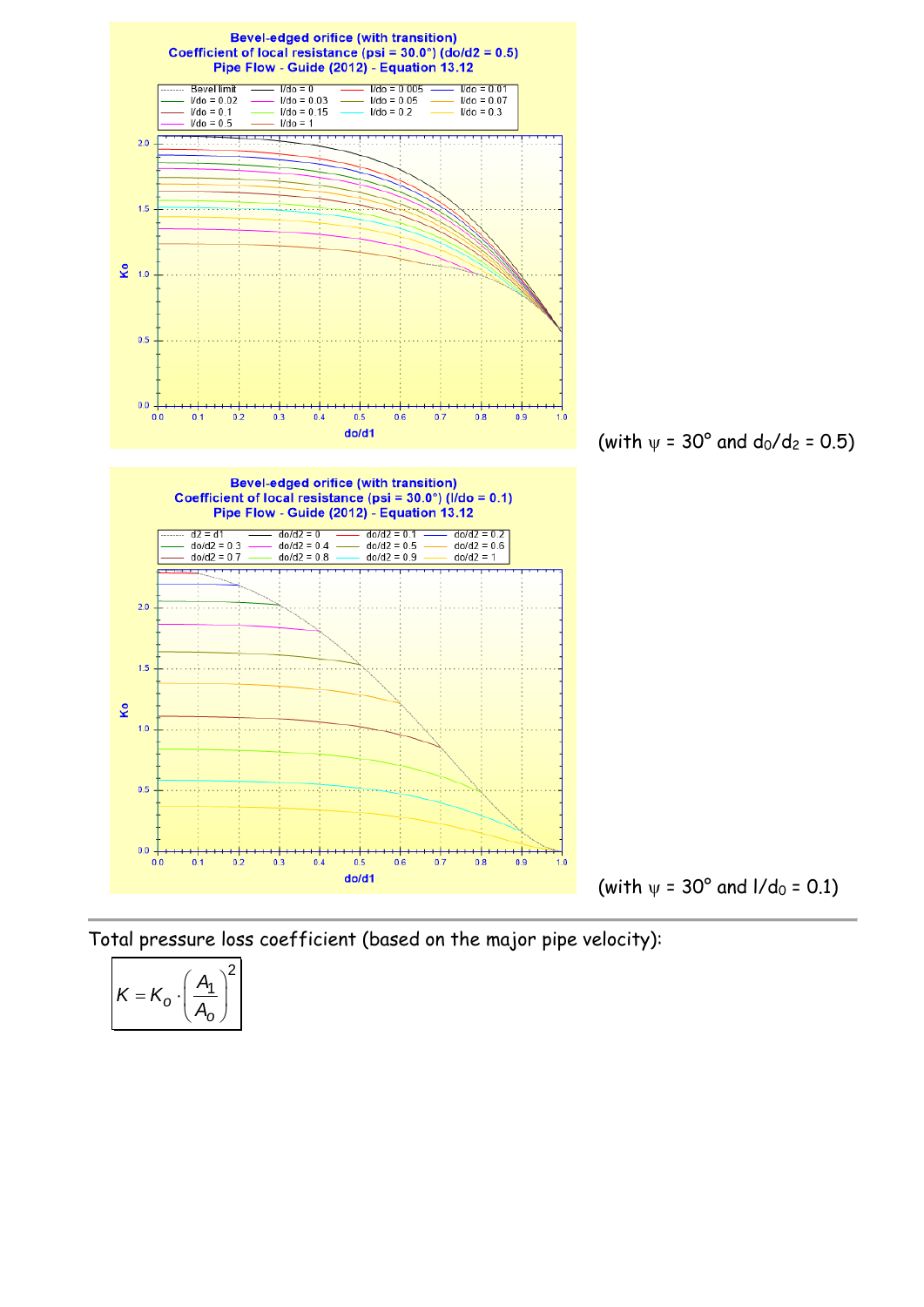**Bevelled-edged orifice (with transition)** Coefficient of local resistance (psi =  $30.0^{\circ}$ ) (do/d2 = 0.5) Pipe Flow - Guide (2012)  $Vd0 = 0.005$  $d2 = d1$  $Vd<sub>o</sub> = 0$  $Vdo = 0.01$  $1/do = 0.03$  $I$ /do = 0.02  $I/do = 0.05$  $1/do = 0.07$  $1/do = 0.1$  $I$ /do = 0.15  $V$ do = 0.2  $Vdo = 0.3$  $I/do = 0.5$  $I/do = 1$ 100000 10000 1000 100 ×  $10$  $\mathbf{0}$  $0.01 0.1$  $0.2$  $0.3$  $0.4$  $0.5$  $0.6$  $0.7$  $0.8$  $0.9$ 

 $(with \psi = 30^{\circ} \text{ and } d_0/d_2 = 0.5)$ 

Total pressure loss (Pa):

$$
\Delta P = K \cdot \frac{\rho_m \cdot V_1^2}{2}
$$

Total head loss of fluid (m):

$$
\Delta H = K \cdot \frac{V_1^2}{2 \cdot g}
$$

Hydraulic power loss (W):

 $Wh = \Delta P \cdot Q$ 

#### **Symbols, Definitions, SI Units:**

- $d_0$  Orifice diameter  $(m)$
- $d_1$  Internal major pipe diameter  $(m)$
- d<sup>2</sup> Internal minor pipe diameter (m)
- $\beta$  Ratio of orifice to major pipe diameters ()
- $A_0$  Orifice cross-sectional area  $(m^2)$
- $A_1$  Major pipe cross-sectional area  $(m^2)$
- $A<sub>2</sub>$  Minor pipe cross-sectional area  $(m<sup>2</sup>)$
- $Q$  Volume flow rate  $(m^3/s)$
- G Mass flow rate (kg/s)
- $V_0$  Mean velocity in orifice  $(m/s)$
- $V_1$  Mean velocity in major pipe  $(m/s)$
- $V_2$  Mean velocity in minor pipe  $(m/s)$
- NRe<sup>0</sup> Reynolds number in orifice ()
- NRe<sup>1</sup> Reynolds number in major pipe ()
- NRe<sup>2</sup> Reynolds number in minor pipe ()
- l Orifice thickness (m)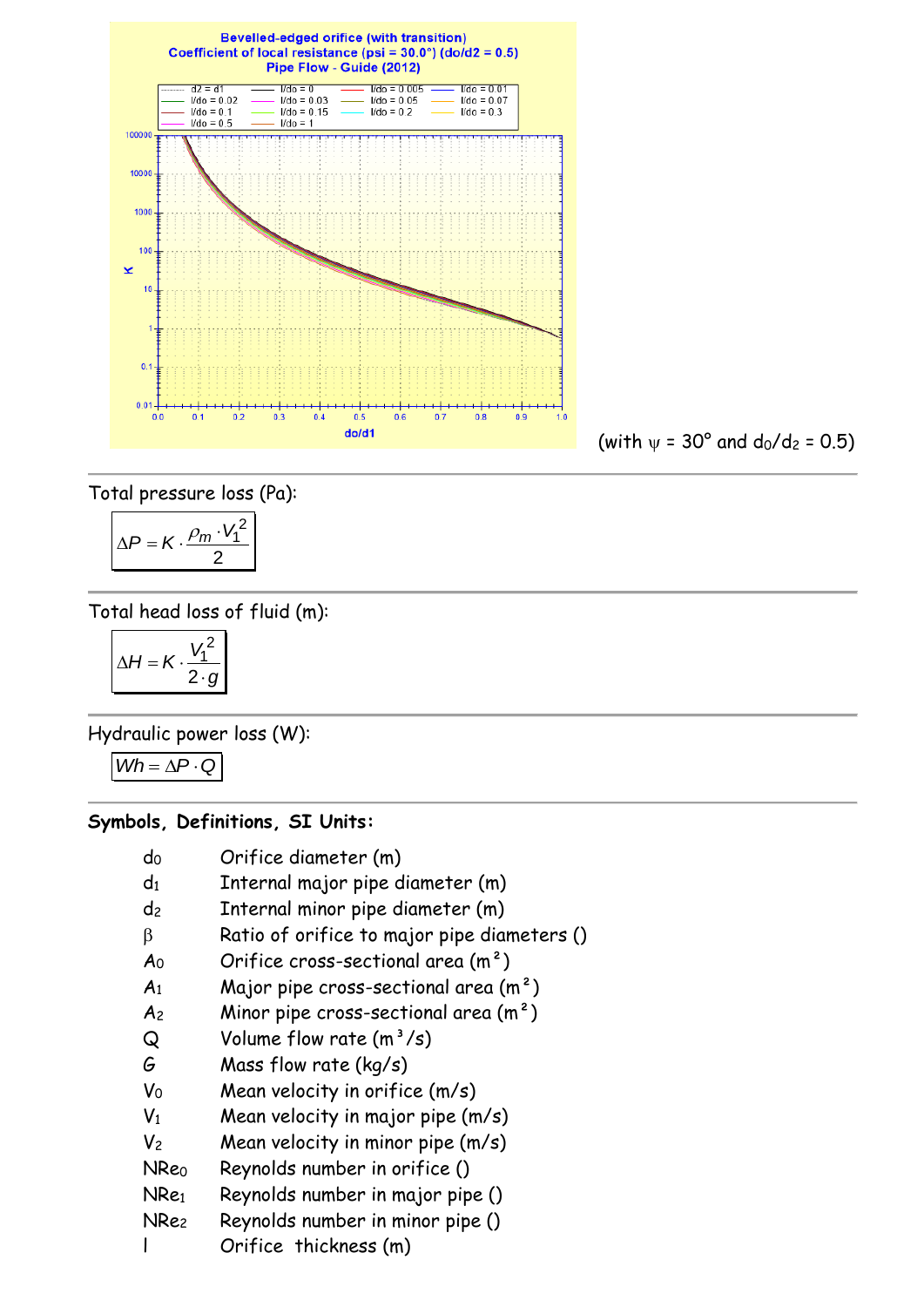| $\Psi$              | Bevel angle (°)                                                      |
|---------------------|----------------------------------------------------------------------|
| $\lambda$           | Jet velocity ratio ()                                                |
| $V_c$               | Mean velocity in vena contracta (m/s)                                |
| $C_{\rm b}$         | Coefficient of effect of the bevel angle ()                          |
| $\mathsf{K}_0$      | Coefficient of local resistance ()                                   |
| K                   | Total pressure loss coefficient (based on the mean pipe velocity) () |
| $\Delta P$          | Total pressure loss (Pa)                                             |
| $\Delta H$          | Total head loss of fluid (m)                                         |
| Wh                  | Hydraulic power loss (W)                                             |
| $\rho_{\mathsf{m}}$ | Fluid density $(kq/m^3)$                                             |
| $\mathbf{v}$        | Fluid kinematic viscosity $(m^2/s)$                                  |
| g                   | Gravitational acceleration $(m/s^2)$                                 |

### **Validity range:**

- turbulent flow regime in orifice (NRe $_{\circ}$   $\geq$  10<sup>4</sup>)
- stabilized flow upstream of the orifice
- bevel angle less than or equal to:  $\psi \leq \tg^{1}((d_{1} d_{o}) / (2 \; \mathsf{I}))$

## **Example of application:**



### **References:**